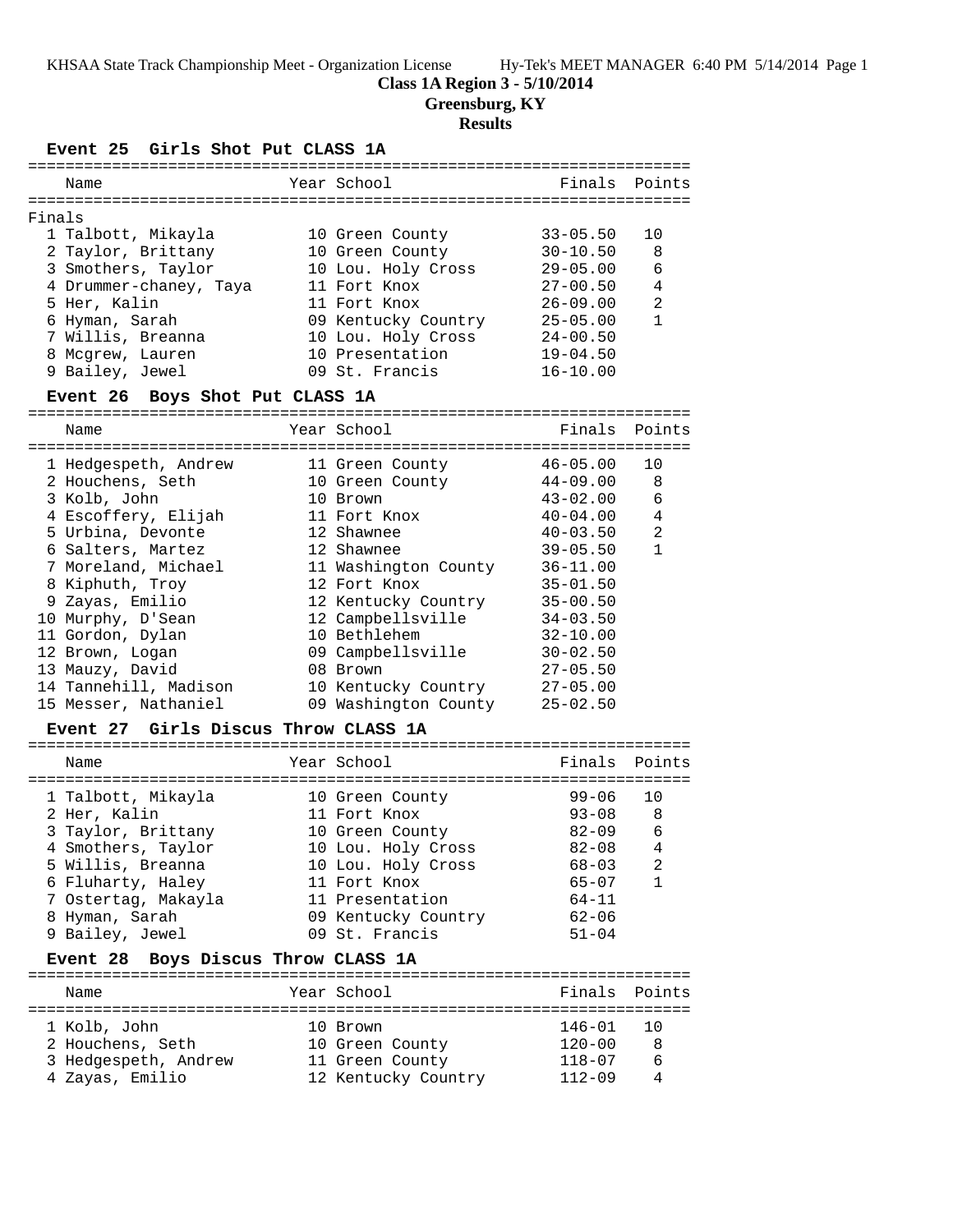KHSAA State Track Championship Meet - Organization License Hy-Tek's MEET MANAGER 6:40 PM 5/14/2014 Page 2

**Class 1A Region 3 - 5/10/2014**

**Greensburg, KY**

#### **Results**

#### **....Event 28 Boys Discus Throw CLASS 1A**

| 5 Salters, Martez     | 12 Shawnee           | $109 - 06$ | 2            |
|-----------------------|----------------------|------------|--------------|
| 6 Kiphuth, Troy       | 12 Fort Knox         | $104 - 03$ | $\mathbf{1}$ |
| 7 Brown, Logan        | 09 Campbellsville    | $87 - 04$  |              |
| 8 Mauzy, David        | 08 Brown             | $80 - 09$  |              |
| 9 Messer, Nathaniel   | 09 Washington County | $73 - 10$  |              |
| 10 Peton, Dwight      | 09 Fort Knox         | $73 - 03$  |              |
| 11 Murphy, D'Sean     | 12 Campbellsville    | $71 - 06$  |              |
| 12 Tannehill, Madison | 10 Kentucky Country  | $66 - 10$  |              |

#### **Event 29 Girls Long Jump CLASS 1A**

| ___  |                   |                                                                                                                                                                                                                                                                                                              |
|------|-------------------|--------------------------------------------------------------------------------------------------------------------------------------------------------------------------------------------------------------------------------------------------------------------------------------------------------------|
| Name | Year<br>nnn<br>51 | and the state of the state of the state of the state of the state of the state of the state of the state of the state of the state of the state of the state of the state of the state of the state of the state of the state<br>$\overline{\phantom{0}}$<br>$\mathbf{C}$<br>، ب<br>$\overline{a}$<br>------ |

| 1 Brutscher, Christa  | 11 Lou. Holy Cross  | $15 - 04.00$ | 10 |
|-----------------------|---------------------|--------------|----|
| 2 Eqqers, Ashby       | 11 Lou. Holy Cross  | $14 - 11.00$ | 8  |
| 3 Harrison, Annie     | 10 Kentucky Country | $14 - 05.00$ | 6  |
| 4 Bryant, Kasha       | 08 Fort Knox        | $14 - 00.00$ | 4  |
| 5 Jaggers, Erin       | 11 Green County     | $13 - 03.00$ | 2  |
| 6 Williams, Dominique | 09 Fort Knox        | $13 - 00.00$ |    |
| 7 Payne, Lynsi        | 09 Presentation     | $12 - 08.50$ |    |
| 8 Taylor, Nacreshia   | 12 Campbellsville   | $11 - 02.00$ |    |
| 9 Hatfield, Dezi      | 08 Campbellsville   | $11 - 00.00$ |    |
| 10 Williams, Katelynn | 09 Green County     | $9 - 09.00$  |    |

## **Event 30 Boys Long Jump CLASS 1A**

| Name               | Year School          | Finals Points |    |
|--------------------|----------------------|---------------|----|
| 1 Jaqqers, Evan    | 12 Green County      | $20 - 06.00$  | 10 |
| 2 James, Kasaun    | 10 Fort Knox         | $20 - 04.00$  | 8  |
| 3 Thornton, Austyn | 09 Campbellsville    | $17 - 11.50$  | 6  |
| 4 Bell, Deshawn    | 10 Brown             | $17 - 10.00$  | 4  |
| 5 Santiago, Alhec  | 09 Fort Knox         | $16 - 08.00$  | 2  |
| 6 Suratt, Corbin   | 10 Green County      | $15 - 09.50$  |    |
| 7 Gatson, Patrick  | 10 Shawnee           | $15 - 04.50$  |    |
| 8 Cecil, Cabot     | 09 Walden            | $14 - 06.00$  |    |
| 9 Jay, Thomas      | 10 Kentucky Country  | $14 - 01.00$  |    |
| 10 Lopez, Julian   | 09 Washington County | $12 - 03.00$  |    |
| 11 Smith, Derrick  | 11 Kentucky Country  | $11 - 01.00$  |    |

#### **Event 31 Girls Triple Jump CLASS 1A**

| Finals Points<br>Year School<br>Name<br>$31 - 10.50$<br>1 Jaqqers, Erin<br>1 O<br>11 Green County<br>2 Brutscher, Christa<br>$31 - 09.00$<br>11 Lou. Holy Cross<br>- 8<br>6<br>3 Jennings, Mallory<br>12 Kentucky Country<br>$30 - 05.00$<br>4 Smith, Miriam<br>$29 - 11.00$<br>$\overline{4}$<br>09 Fort Knox<br>$\mathfrak{D}$<br>5 Eqqers, Ashby<br>$29 - 08.00$<br>11 Lou. Holy Cross<br>6 Eliassen, Kristen<br>$26 - 10.00$<br>11 Fort Knox<br>7 Wakefield, Ariel<br>$25 - 06.00$<br>10 Green County | 09 Presentation<br>$24 - 09.00$<br>8 Payne, Lynsi |  |  |  |
|-----------------------------------------------------------------------------------------------------------------------------------------------------------------------------------------------------------------------------------------------------------------------------------------------------------------------------------------------------------------------------------------------------------------------------------------------------------------------------------------------------------|---------------------------------------------------|--|--|--|
|                                                                                                                                                                                                                                                                                                                                                                                                                                                                                                           |                                                   |  |  |  |
|                                                                                                                                                                                                                                                                                                                                                                                                                                                                                                           |                                                   |  |  |  |